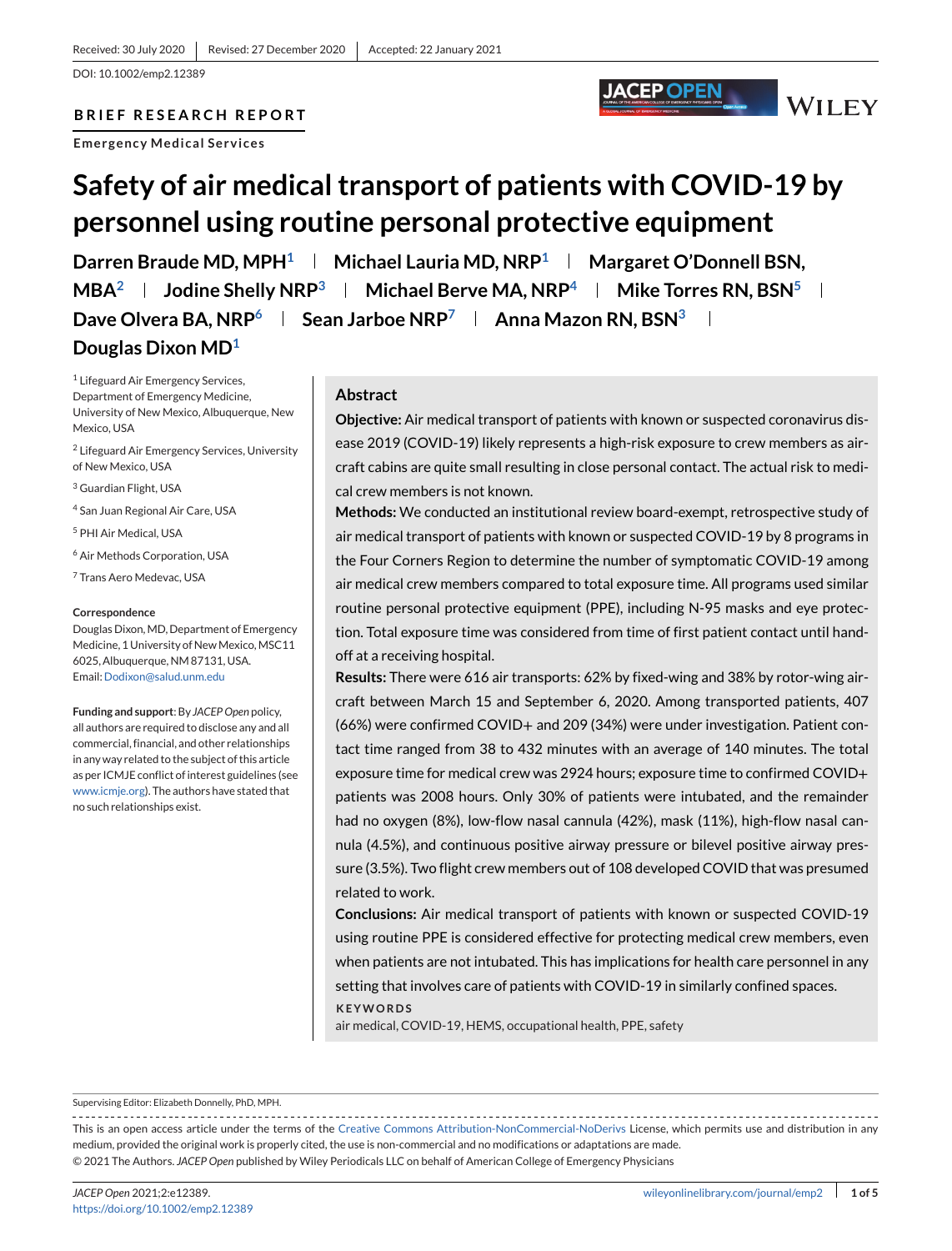# **1 INTRODUCTION**

#### **1.1 Background**

The Centers for Disease Control and Prevention (CDC) reported 120,467 cases of coronavirus disease 2019 (COVID-19) among US health care personnel with almost 600 deaths. $1$  Air medical transport is a unique and challenging infection control environment because of the close physical proximity of air medical personnel to the patients in confined spaces with variable ventilation. The isolated Four Corners region of the southwestern United States was hit particularly hard with COVID-19 and the tertiary care resources are located at a substantial geographic distance. This distance resulted in many requests for air medical transport using both rotor-wing helicopters (RW) and fixedwing (FW) aircraft.

#### **1.2 Importance**

Air medical personnel were often in contact with these patients for many hours. If transport creates an unreasonable risk for these personnel, then additional measures to mitigate exposure will be necessary or transport will need to be curtailed.

## **1.3 Goals of this investigation**

We sought to look rigorously at our experience and better quantify the actual risk to transport personnel. It was our hypothesis that air medical transport of patients with severe acute respiratory syndrome coronavirus 2 (SARS-CoV-2) using strict attention to relatively basic infection control procedures and routine personal protective equipment (PPE) does not result in a substantial risk to the transport personnel even when patients are not intubated.

# **2 METHODS**

#### **2.1 Study design and setting**

We conducted a survey of air medical transport programs that participate in the New Mexico Air Medical Transport Committee and transported any confirmed or suspected COVID-19+ patients from March through September of 2020. This was reviewed by the University of New Mexico Health Sciences Center institutional review board and determined to be exempt.

#### **2.2 Selection of participants/exposures**

All air medical programs that participate in the New Mexico Air Medical Transport Committee were invited to voluntarily participate by email. Routine PPE was considered to include hair covering, eye protection, gowns, and N-95 masks. Exclusion criteria included patients transported without PPE or use of any kind of isolation pod or hood, pow-

#### **The Bottom Line**

In a sample of air-medical transports of patients with possible or diagnosed COVID-19, there was a low rate of transmission to transport personnel using routine personal protective equipment.

ered air-purifying respirators, or N-100 masks. Pilots were excluded owing to the large variety of aircraft configurations and agency policies that made for a very heterogenous air medical personnel. All involved programs were routinely using high-efficiency particulate air (HEPA) filters for patients who were receiving positive pressure ventilation and ventilators were generally placed on stand-by and endotracheal tubes clamped by air medical personnel before moving a patient from hospital to transport ventilator.

## **2.3 Measurements**

Participating programs entered de-identified transport data into a Red-Cap tool and then waited 2 weeks to provide de-identified information about any known or suspected COVID-19 cases among transport personnel that were considered to be definitely or likely work-related as determined by the program director or agency human resources department. Measurements were tabulated through RedCap results and Excel spreadsheet. The data were collected and entered by the designee of each individual agency and collated into the central spreadsheet. There is no adequate way to identify any missing transports as this was voluntary data collection.

## **2.4 Outcomes**

The primary outcome measure was known or suspected COVID-19 cases among transport personnel that were considered to be definitely or likely work related as a factor of total exposure time.

## **2.5 Analysis**

No statistical analysis was applied to the data received.

## **3 RESULTS**

#### **3.1 Characteristics of study subjects**

There were 616 qualifying patient transports among 8 agencies using FW aircraft in 384 (62%) and RW aircraft in 232 (38%).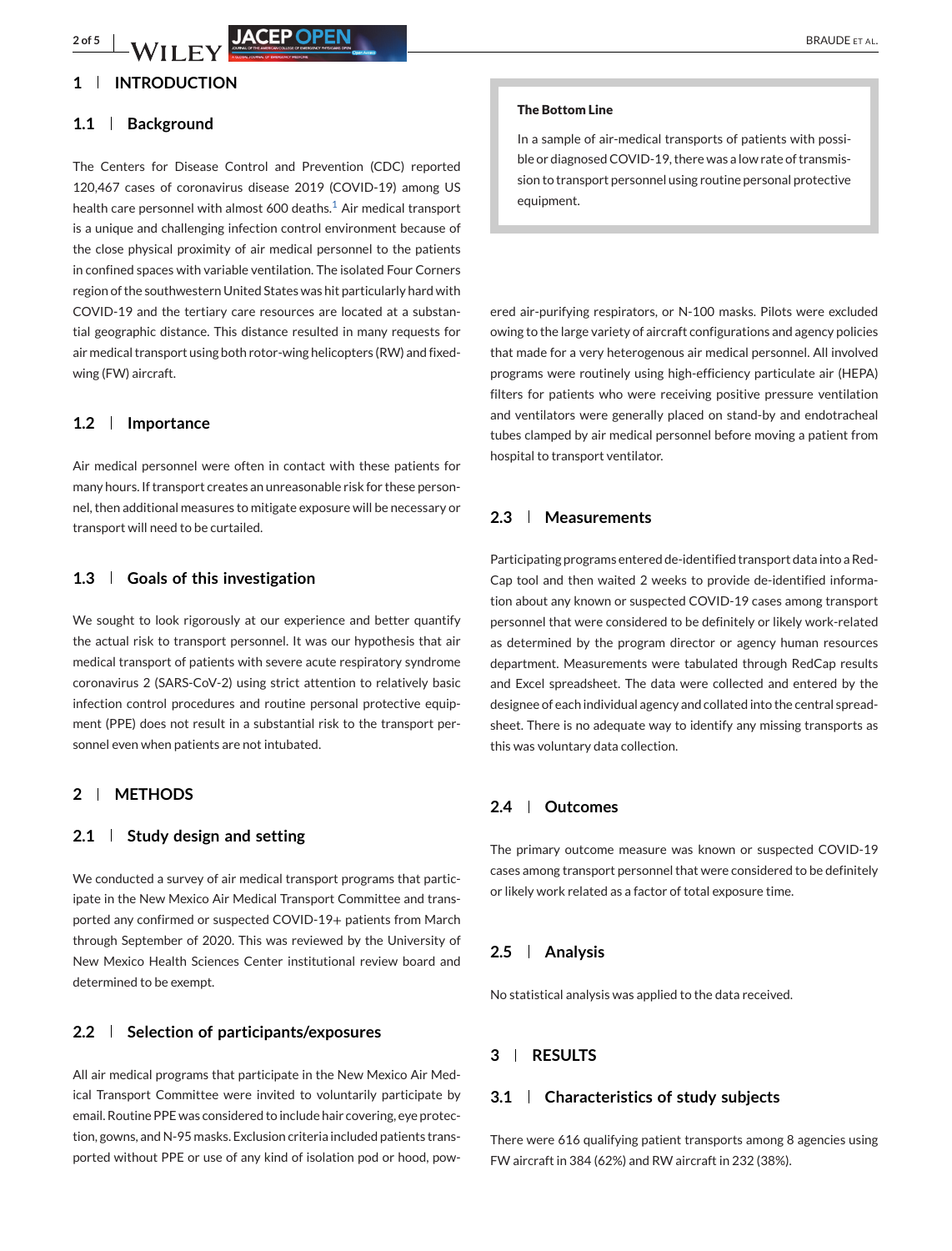Mode of Transport vs. Mode of Oxygen Delivery



**FIGURE 1** Oxygen delivery method by mode of transport. BiPAP, bilevel positive airway pressure; CPAP, continuous positive airway pressure; FW, fixed wing (airplane); HF NC, high-flow nasal cannula; RW, rotor wing (helicopter)



| Mode of oxygen delivery                     | Mean time of exposure |
|---------------------------------------------|-----------------------|
| No supplemental oxygen                      | 130 minutes (SD 35)   |
| Low-flow nasal cannula 6 L per minute       | 121 minutes (SD 35)   |
| Non-rebreather mask 15 L per minute         | 120 minutes (SD 42)   |
| High-flow nasal cannula 10-30 L per minute  | 129 minutes (SD 38)   |
| High-flow nasal cannula $>$ 30 L per minute | 166 minutes (SD 26)   |
| CPAP/BiPAP                                  | 149 minutes (SD 44)   |
| Intubated                                   | 179 minutes (SD 61)   |

BiPAP, bilevel positive airway pressure; CPAP, continuous positive airway pressure.

#### **3.2 Main results**

Of the patients transported, 407 (66%) were confirmed COVID+ and 209 (34%) were still under investigation. Patient contact time for personnel ranged from 38 to 432 minutes with an average of 140 minutes. The total exposure time for all personnel combined was 175,457 minutes or 2924 hours. The total exposure time with confirmed COVID+ patients was 120,489 minutes or 2008 hours. Only 184 patients (30%) were intubated but personnel performed the intubation procedure in only 10 cases. The remainder had no oxygen in 51 cases (8%), low-flow nasal cannula in 258 (42%), oxygen mask up to 15 L in 71 (11%), highflow nasal cannula up to 30 L in 27 (4%), high-flow nasal cannula >30 L in 3 (0.5%) and non-invasive positive pressure via continuous positive airway pressure or bilevel positive airway pressure in 22 (3.5%). Figure 1 shows the breakdown of oxygen delivery modes by platform (RW vs FW). Table 1 and Table 2 show the breakdown of average and total exposure time by mode of oxygen delivery. Two personnel out of 108 (1.85%) developed symptomatic COVID-19 that was definitely or likely related to work.

# BRAUDE ET AL. **3 of 5** and 5 and 5 and 5 and 5 and 5 and 5 and 5 and 5 and 5 and 5 and 5 and 5 and 5 and 5 and 5 and 5 and 5 and 5 and 5 and 5 and 5 and 5 and 5 and 5 and 5 and 5 and 5 and 5 and 5 and 5 and 5 and 5 and 5 a

**TABLE 2** Oxygen delivery mode by frequency of occurance

| Mode of oxygen delivery                     | Number of<br>events |
|---------------------------------------------|---------------------|
| No supplemental oxygen                      | 51                  |
| Low-flow nasal cannula 6 L per minute       | 258                 |
| Non-rebreather mask 15 L per minute         | 71                  |
| High-flow asal cannula 10-30 L per minute   | 27                  |
| High-flow nasal cannula $>$ 30 L per minute | 3                   |
| CPAP/BiPAP                                  | 22                  |
| Intubated                                   | 184                 |

BiPAP, bilevel positive airway pressure; CPAP, continuous positive airway pressure.

# **3.3 Limitations**

We are able to report only on symptomatic infections. Some reports suggest up to 6.4% of infected health care personnel are asymptomatic.<sup>[2](#page-3-0)</sup> We are unable to ascertain with certainty if the affected personnel became sick from an exposure while transporting an infected patient. The prevalence of COVID-19 in some communities where personnel live was very high during all or parts of the study period and some had secondary employment in hospitals or doing ground-based emergency medical services (EMS). If these infections were acquired outside of the air medical transport environment then the overall risk is less. We are unable to determine the actual exposure time for each individual. It is possible that the 2 affected individuals had more exposure to infected patients than other personnel, which would make the overall risk less. We are also unable to report the risk to pilots or stratify by aircraft type or mode of oxygenation. The relative risk of transporting non-intubated patients may be higher than that of transporting intubated patients.

#### **4 DISCUSSION**

In this retrospective survey, the risk to air medical personnel wearing routine PPE from transport of patients with known or suspected COVID-19 infection was quite low. Overall, <2% of personnel developed symptomatic COVID-19 infection through a suspected work exposure despite almost 3000 collective hours of exposure. Although we should strive to avoid any infection that has the potential to cause morbidity and mortality and could be transmitted to other patients, colleagues, or family members, the incidence in this study is less than most of us working in this profession anticipated. This is reflected by the fact that some air medical programs in our region completely refused to transport any patients with suspected COVID-19 infection and others limited transport to patients who were intubated; thus, creating a closed ventilation circuit.

The literature examining risk of infectious disease transmission to air medical personnel from patients is essentially non-existent. The risk of disease transmission from commercial air travel is generally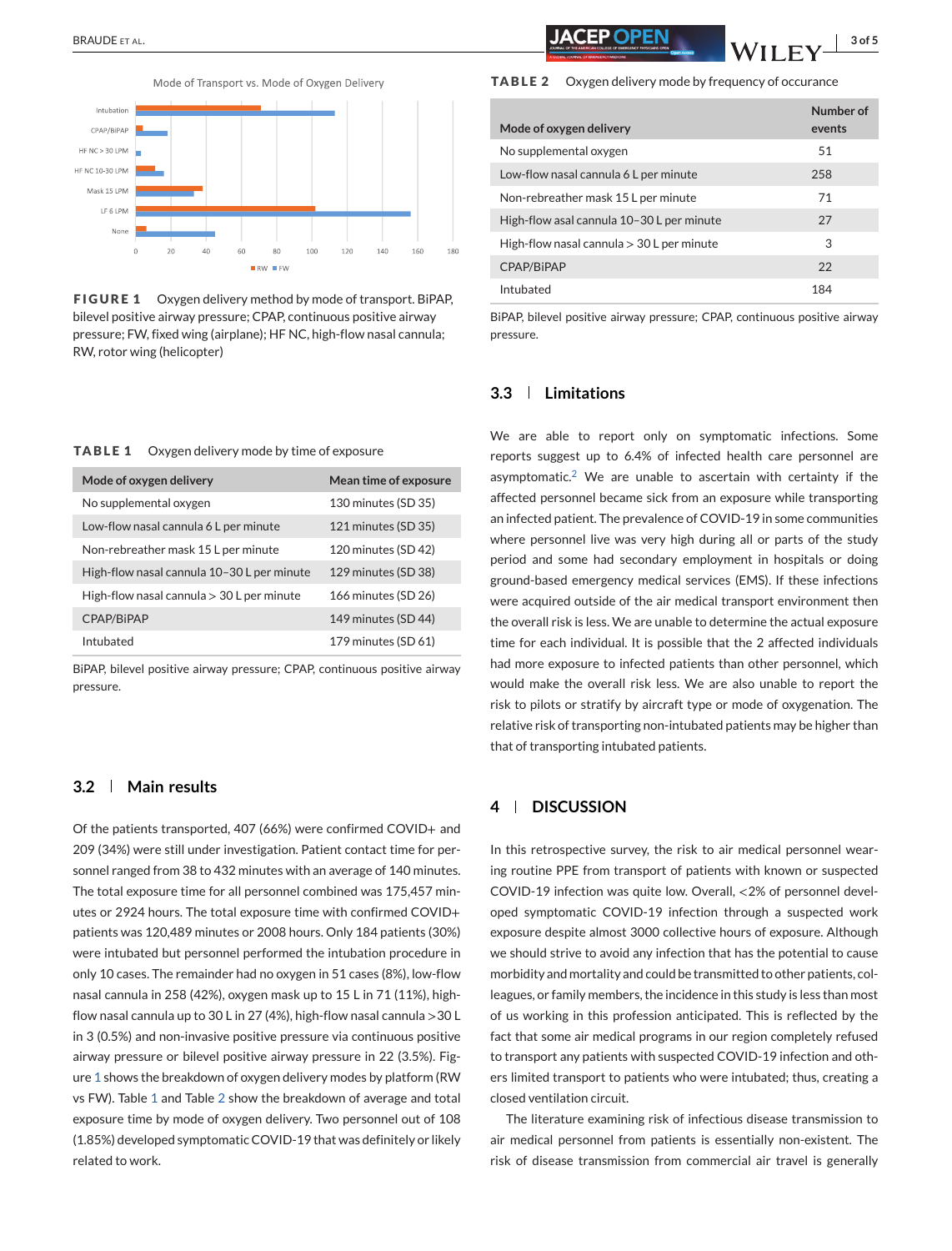<span id="page-3-0"></span>low. $3$  However, transmission of airborne microorganisms on commercial aircraft between unprotected passengers has been documented with measles,<sup>4</sup> tuberculosis,<sup>5</sup> and influenza.<sup>6</sup> The ability to extrapolate these findings in older commercial aircraft to air medical transport of patients in small FW and RW aircraft is very limited. The risk to EMS providers is not well known either. A recent study in King County, Washington, showed that only 0.4% of 700 providers involved in 274 encounters with patients with confirmed COVID-19 infection tested positive.<sup>7</sup> However, it is difficult to make a comparison as each provider likely had a single brief exposure rather than multiple very extended contacts.

In our study, only a minority of patients were intubated. Intubated patients are generally considered to represent the lowest infection risk especially when in-line HEPA filters and good technique are used during changeover from a hospital ventilator to the transport ventilator; these were both standard practices in all involved agencies during this time period. Initially, a strategy for early intubation of patients with COVID-19 infection was suggested to limit aerosol generation.<sup>8</sup> However, it became clear that this approach was not tenable because of the limited availability of ventilators and also that it was not clinically necessary.<sup>9</sup> As less invasive therapies have become more common, the question of provider safety as it pertains to oxygenation therapies and aerosol generation is increasingly important.

The Air Medical Physician Association Position Statement on COVID-19 considers mask oxygenation, high-flow nasal cannula oxygenation, and non-invasive positive pressure ventilation (NIPPV) to be aerosol-generating procedures, which should all be avoided in confined spaces.<sup>10</sup> The CDC considers NIPPV to be an aerosol-generating procedure but are "uncertain" about high-flow oxygen therapy. Studies of actual particle and aerosol dispersion with different oxygenation therapies are limited and none involved actual patients in confined spaces. $2,11$  Such studies are needed but our research suggests that use of routine PPE is remarkably effective at limiting the transmission of the SARS-CoV-2 virus even when aerosol-generating techniques are employed for oxygenation in confined spaces without negative pressure air flow.

Strategies to mitigate risk beyond proper PPE include placement of a procedure mask over a non-breather mask or nasal cannula as was commonly done by agencies in our study. This is likely helpful based on limited data.<sup>2</sup> Using a ventilator and tight-fitting unvented mask to deliver NIPPV, such that most or all expired air is directed through a HEPA filter, also makes good clinical sense and was the norm for agencies in our study as well. Of course, all patients not being ventilated were wearing procedure masks. It is not clear whether intubating patients before transport or avoiding certain types of oxygen therapy that may potentially generate more aerosols would offer additional protection.

In this retrospective case series, air medical transport of patients with known or suspected COVID-19 using routine PPE including an N-95 mask resulted in a low rate of symptomatic infection among air medical personnel, despite many patients not being intubated and being managed with potential aerosol generating techniques. Until further

prospective research can be completed this has implications for any health care settings that involve care of COVID-19 patients, especially in similarly confined spaces.

#### **ACKNOWLEDGMENTS**

Lifeguard Air Emergency Services appreciate Darryl Chitwood, NRP for assistance with this project. Air Methods Corporation appreciates JP Martinez for his assistance with this project.

#### **AUTHOR CONTRIBUTIONS**

DB and ML conceived this brief research paper. DB, MO, ML, and DD designed the redcap survey/data collection tool. DB and MO supervised the conduct of the trial and data collection. DB, MO, and DD undertook recruitment of participating agencies. Each respective agency managed the data, including quality control and entered it into the RedCap tool. DB, MO, and DD drafted the manuscript, and all authors contributed substantially to its revision. DB takes responsibility for the paper as a whole.

#### **CONFLICTS OF INTEREST**

All authors have affirmed they have no conflicts of interest to declare.

#### **REFERENCES**

- 1. Centers for Disease Control and Prevention. United States COVID-19 Cases and Deaths by State. Available at [https:](https://www.cdc.gov/coronavirus/2019-ncov/cases-updates/cases-in-us.html#accordion-1-collapse-2) [//www.cdc.gov/coronavirus/2019-ncov/cases-updates/cases-in](https://www.cdc.gov/coronavirus/2019-ncov/cases-updates/cases-in-us.html#accordion-1-collapse-2)[us.html#accordion-1-collapse-2.](https://www.cdc.gov/coronavirus/2019-ncov/cases-updates/cases-in-us.html#accordion-1-collapse-2) Accessed: August 5, 2020.
- 2. Leonard S, Volakis LI, DeBellis R et al. Transmission Assessment Report: High Velocity Nasal Insufflation (HVNI) Therapy Application in Management of COVID-19. 2020. Available [https://vapotherm.com/](https://vapotherm.com/blog/transmission-assessment-report/) [blog/transmission-assessment-report/](https://vapotherm.com/blog/transmission-assessment-report/) Published: March 25, 2020. Accessed: July 31, 2020.
- 3. *Committee on Air Quality in Passenger Cabins of Commercial Aircraft, Board of Environmental Studies and Toxicology, National Research Council. The Airliner Cabin Environment and the Health of Passengers and Crew*. Washington, DC: National Academy Press; 2002: 131–172.
- 4. Slater P, Anis E, Bashary A. An outbreak of measles associated with a New York/Tel Aviv Flight. *Travel Med Int*. 1995; 83(4): 92–95.
- 5. Driver CR, Valway SE, Morgan WM, Onorato IM, Castro KG. Transmission of Mycobacterium tuberculosis associated with air travel. *JAMA*. 1994; 272(13): 1031–1035.
- 6. Moser RM, Bender TR, Margolis HS, Noble GR, Kendal AP, Ritter DG. An outbreak of influenza aboard a commercial airliner. *Am J Epidemiol*. 1979;110(1): 1–6.
- 7. Murphy DL, Barnard LM, Drucker CJ, et al. Occupational exposures and programmatic response to COVID-19 pandemic: an emergency medical services experience. *Emerg Med J* 2020; 37(11). https://emj.bmj.com/content/37/11/707
- 8. Marini JJ, Gattinoni L. Management of COVID-19 respiratory distress. *JAMA*. 2020; 323(22): 2329–2330.
- 9. Rola P, Farkas J, Spiegel R, et al.. Rethinking the early intubation paradigm of COVID-19: time to change gears?. *Clin Exper Emerg Med*. 2020; 7(2): 78–80.
- 10. Air Medical Physician Association Board of Trustees. Air Medical Physician Association Position Statement on COVID-19. *Air Med J*. 2020; 39(3): 221.
- 11. Hui DS, Chan MT, Chow B. Aerosol dispersion during various respiratory therapies: a risk assessment model of nosocomial infection to health care workers. *Hong Kong Med J*. 2014;20(suppl 4):9-13.